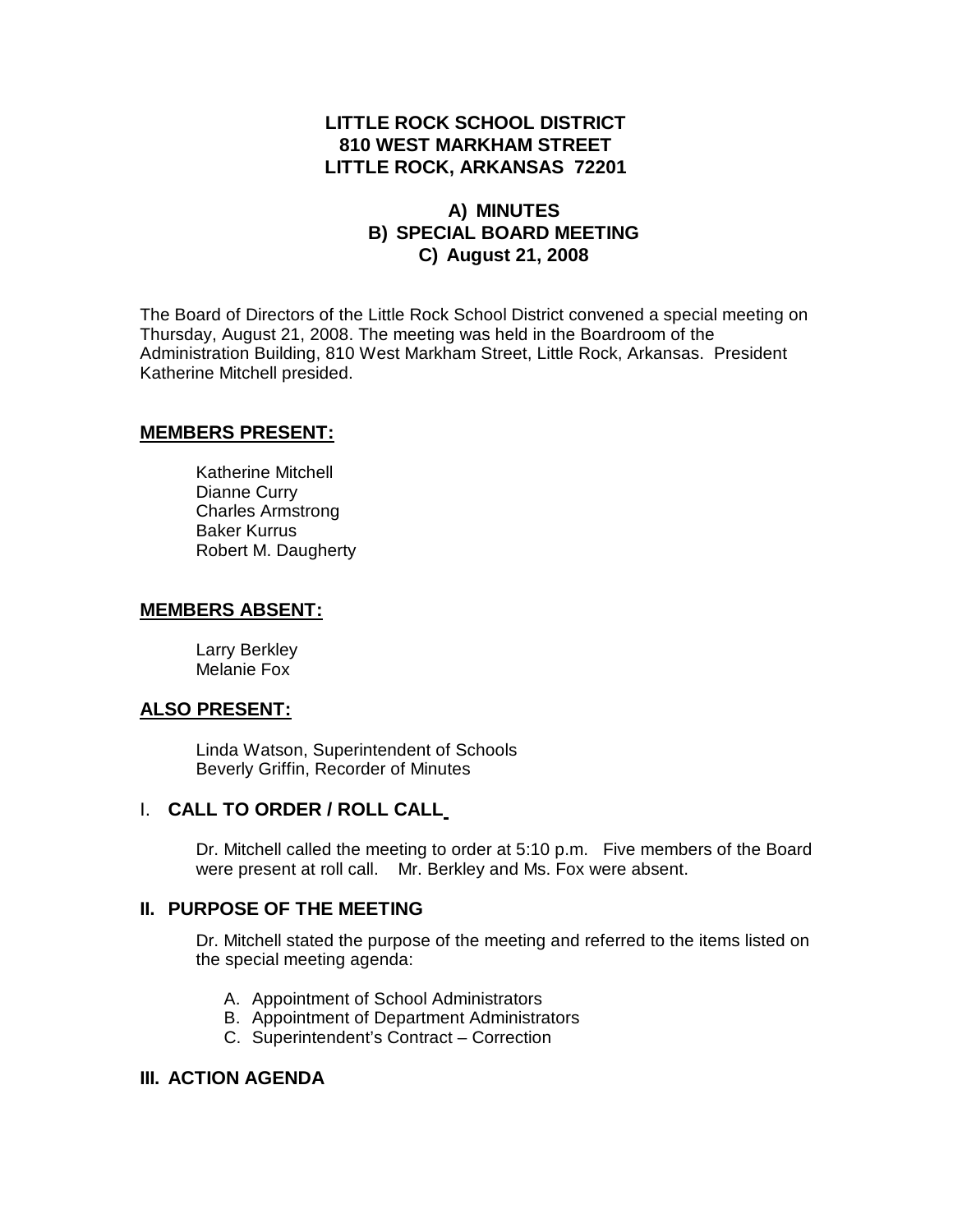# **A. Appointment of School Administrators**

Ms. Curry made a motion to consider the administrative appointments individually. Mr. Armstrong seconded the motion and it **carried** unanimously.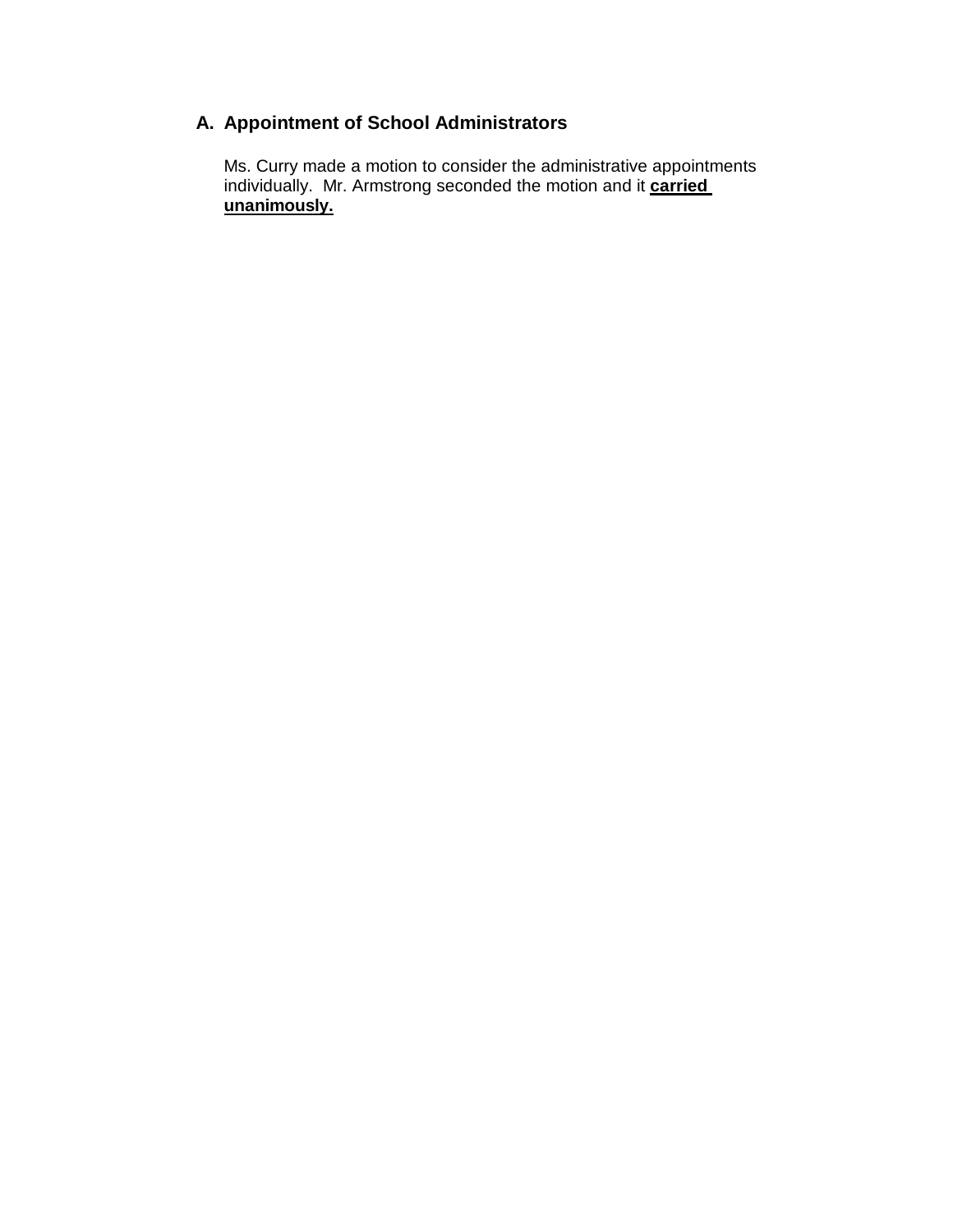**Cynthia Collins** was recommended for appointment as principal of Franklin Elementary School. Mr. Kurrus moved to approve the recommendation, Mr. Armstrong seconded the motion and it **carried unanimously**.

Brent Mitchell was recommended for appointment as assistant coordinater at Hamilton Learning Academy. Ms. Curry moved to approve the appointment, Mr. Armstrong seconded the motion and it **carried unanimously**.

Monica Norwood was recommended for appointment as assistant principal at Cloverdale Middle School. Mr. Kurrus moved to approve the appointment; Dr. Daugherty seconded the motion and it **carried 4-1,** with Ms. Curry casting the no vote.

### **B. Appointment of Department Administrators**

Ms. Curry made a motion to have the board cast one vote of approval for the recommended departmental administrators. Dr. Daugherty seconded the motion.

Mr. Kurrus spoke in opposition to the approval of any administrative positions at this time. He reviewed the rationale behind his opposition, noting the high percentage of the district's operational expenses allocated to administration and the fact that the board has not yet been provided with a budget projection for the year. He also noted that enrollment is down and won't be confirmed for several weeks. Dr. Daugherty, Ms. Curry and Dr. Mitchell spoke in support of the appointments.

Recommended appointments were:

- Vanessa Cleaver, Director of Mathematics
- Suzi Davis, Director of Reading and English
- Dennis Glasgow, Interim Associate Superintendent of Accountability
- Marie McNeal, Director of Social Studies
- Lloyd Sain, Director of Secondary Teacher Development
- Marion Woods, Director of Elementary Teacher Development

Dr. Mitchell called for the vote, and the motion **carried 4-1**, with Mr. Kurrus casting the no vote.

## **C. Superintendent's Contract – Correction**

Mike Moore, attorney from the Friday Firm, responded to questions from the board regarding corrections made to the superintendent's contract after the vote that was taken on May 22, 2008. The contracted was amended after the vote to provide for an annual \$25,000 payment into an annuity program of the superintendent's choice.

After general discussion and questions surrounding the changes, Mr. Kurrus asked that Dr. Mitchell and Dr. Watson discuss the matter in private or in an